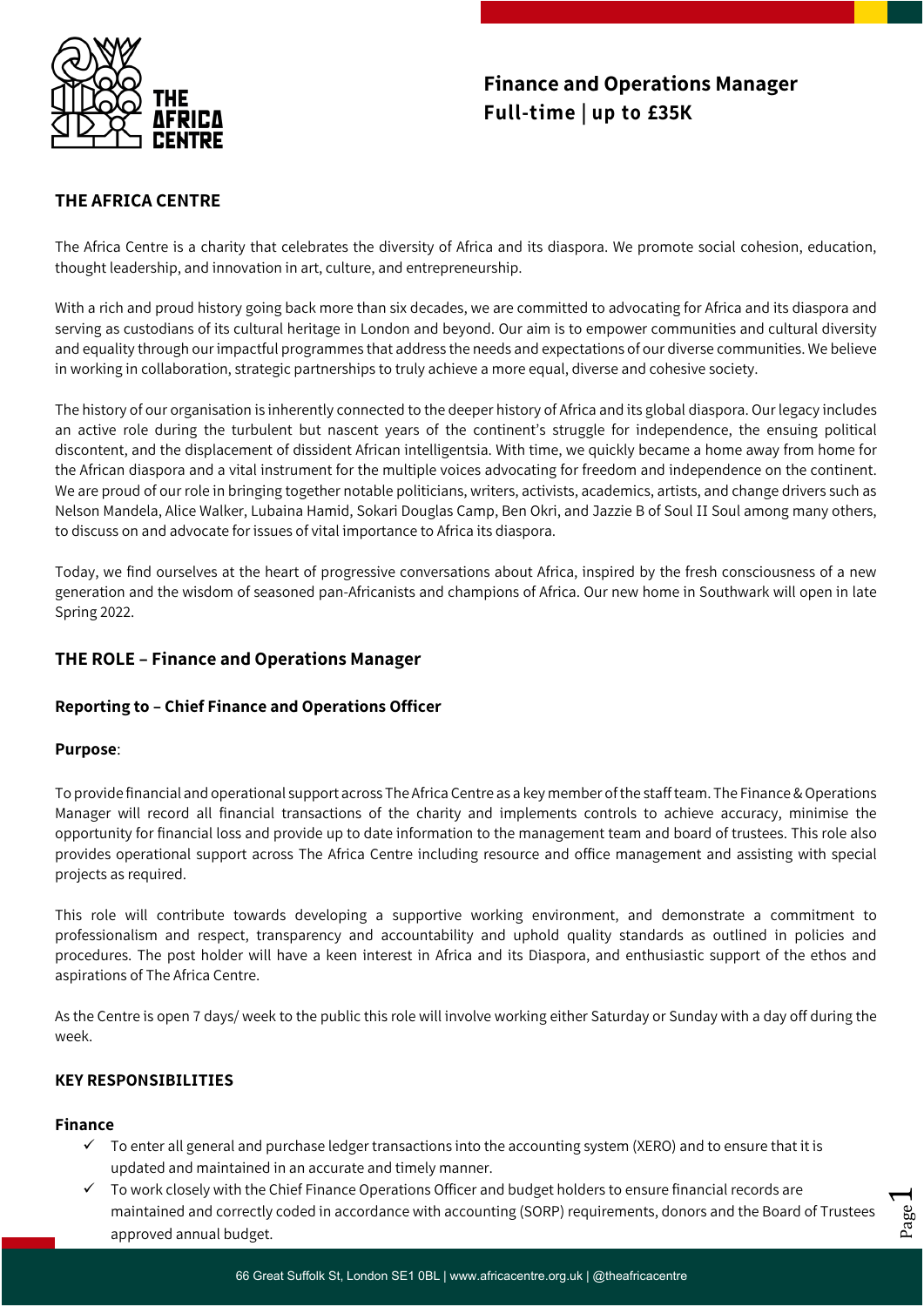- $\checkmark$  To prepare and complete monthly bank and other payment/ giving system reconciliations (e.g. PayPal, Just Giving)
- $\checkmark$  To ensure timely processing of Purchase Ledger: payments to suppliers by preparing payment runs for approval and uploading to online banking.
- $\checkmark$  To ensure timely processing of Sales Ledger: ensure that customer/ supporter/ grant invoices are issued in a timely manner and manage the credit control process. This will include processing card payments through our electronic point of sale and virtual/ online payment platforms for products, memberships, venue sales and ticketed events
- $\checkmark$  To prepare and input the monthly Business Card reconciliations and postings to the ledger. Support the process of new card applications for staff as needed.
- $\checkmark$  Prepare month end reconciliations and assist with the month end closing process
- $\checkmark$  Assist with the annual audit and accounts preparation including the preparation of the Trial balance and year end reconciliations and schedules
- $\checkmark$  Manage petty cash for the charity
- $\checkmark$  Monitor and manage the Finance email inbox
- $\checkmark$  Answer finance-related queries from the team
- $\checkmark$  Provide support to the Finance Committee as required (preparation of papers, minutes etc.)
- $\checkmark$  Provide support to the Trust and Foundations Officer as required. This will include providing financial information as needed for applications and assisting with claims and reporting.

#### **Operations**

- $\checkmark$  Ensuring that The Africa Centre's welcome area is staffed as required which will include the working with the Chief Finance & Operations Officer on oversight and management of operations and venue staff and volunteers ensuring that they receive the direction and support required to fulfil their roles effectively and that they represent The Africa Centre in the best light at all times.
- $\checkmark$  Facilities Management. Oversight of facility contractors and ensuring any works or maintenance issues are dealt with swiftly to ensure operations are not interrupted. Ensuring best value and service is maintained for the charity. Oversight of building related contracts such as security, cleaning, fire maintenance, waste management and mechanical and electrical maintenance. Liaise with the landlord (Arch Co.) as required.
- $\checkmark$  Maintain health & safety systems for the charity (site risk assessments, staff training, policy and related contracts)
- $\checkmark$  Act as a point of contact for the external IT contractor and staff in relation to IT support requirements. Assisting with sourcing and the implementation of new systems. Assist the Chief Finance and Operations Officer with maintaining GDPR compliance.
- $\checkmark$  Assisting with HR administration as required.
- $\checkmark$  Support the organisation of internal meetings and events (board meetings, AGM, away days etc.). To include arranging venues, preparing papers and materials/ equipment, taking notes and producing clear and concise minutes
- $\checkmark$  Managing the Info mailbox where all general enquiries come through
- $\checkmark$  Responsible for incoming/ outgoing post (when in the office)

#### **Projects and any other tasks**

 $\checkmark$  To effectively assist/ manage projects as reasonably requested by the senior management team and board of trustees, ensuring that any works or programmes are completed to agreed parameters, budgets and agreed deadlines

#### **Show commitment, effective team work and communication by:**

- $\checkmark$  Acting as a point of contact to external calls and emails, through the info@ mailboxes and sharing queries with the right staff members if needed.
- $\checkmark$  Actively participating in team and organisation workgroup, committee meetings. This may include acting as administrator of these groups, taking and sharing minutes.

Page  $\boldsymbol{\mathsf{N}}$ 

- $\checkmark$  Representing The Africa Centre in a positive manner, promoting our key messages.
- $\checkmark$  Engaging with the charity's activities and ensuring up to date knowledge and understanding of its work.
- $\checkmark$  Ensuring cost-effectiveness in all areas of work.
- $\checkmark$  Ensure all duties are carried out in accordance with departmental and company policies and procedures.